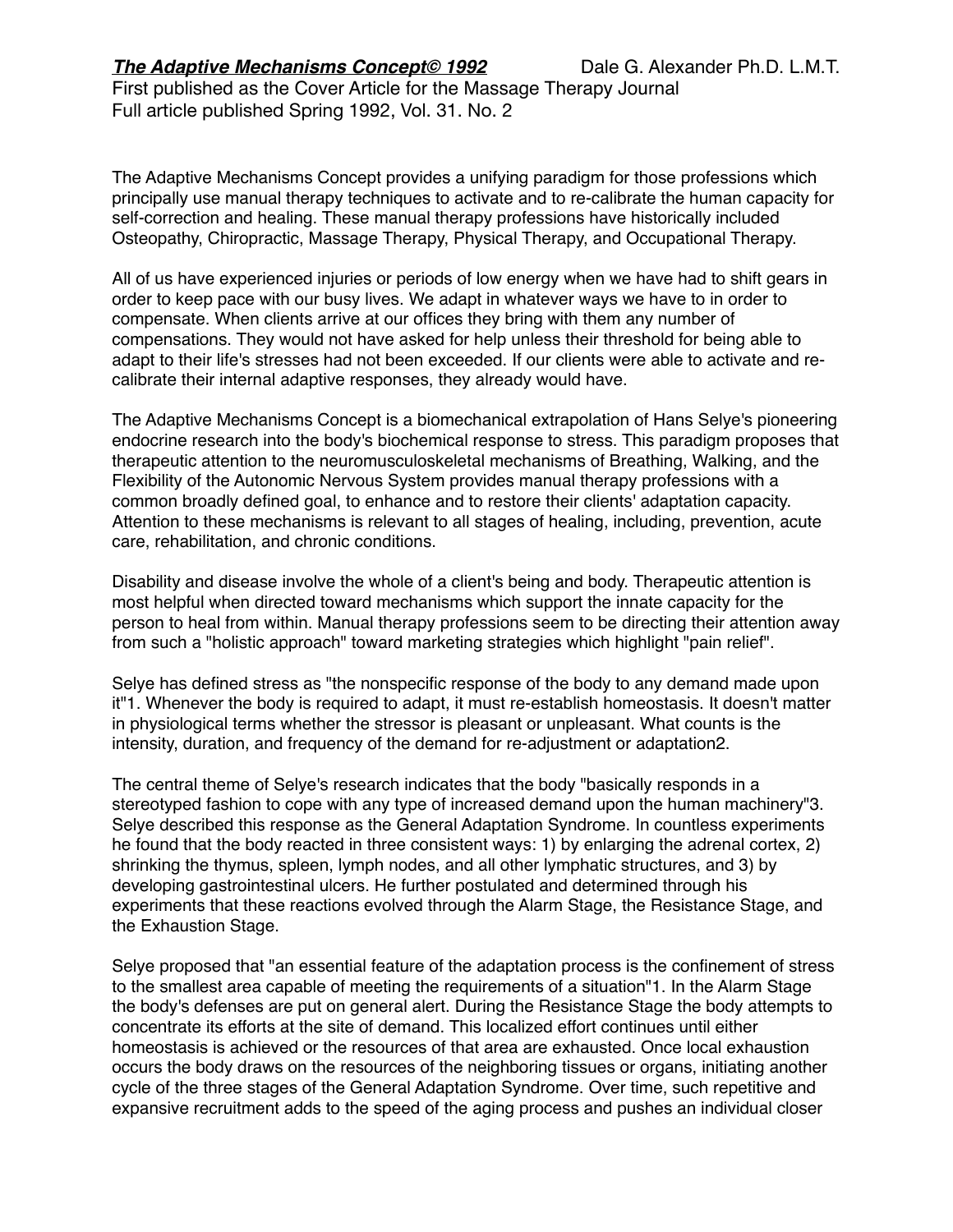to their genetic threshold where symptoms, pain, disability, and illness become chronic conditions.

Selye offers us a picture of how problems in the body spread out to include larger areas and how the pain symptoms your client presents to you may be a distant echo from the source of the real problem.

Selye suggests that the adaptation process typically consists of a balanced blend of defense and submission. Sometimes the body's responses are too weak, so that they do not offer adequate protection while at other times the responses are too strong so that we actually hurt ourselves by our excessive reactions to stressors. Selye notes that our adaptive mechanisms sometimes "get stuck in a groove" and need another stressor to re-calibrate the system.

In neurologic terms Selye is describing the processes of habituation and sensitization, which is also called facilitation4. Habituation is the process whereby the signal of a neurological stimulus is progressively muted until it is completely ignored. Sensitization or facilitation is the process whereby even a faint afferent stimulus may produce a strong irritable or defensive reaction.

An analogy might be a person's reaction to sound. When habituated, other people may have to scream at the top of their lungs in order to be heard, whereas, when sensitized, even the softest sound makes one jump out of their skin. This reminds us of how we humans often deal with pain, doing our best to ignore it until it reaches a threshold of intensity which we can no longer tolerate.

Pain is the inner voice of the body crying out for assistance. Pain is the indicator light of our neurological circuits, letting us know something is in trouble. However, the location of pain is not a reliable guide to where the real problem is located. This is especially true for chronic symptom profiles which by their very nature infer multiple cycles of the General Adaptation Syndrome. Such conditions are not simply resolved. They require a broader context of therapeutic attention.

The Adaptive Mechanisms Concept serves to outline the parameters for restoring adaptive capacity. This Concept does not promote any singular technique orientation for accomplishing the goal of restoring adaptive capacity. Rather, it identifies three neuromusculoskeletal mechanisms as crucial elements in the healing process. The importance of respiratory excursion and walking mechanics and of coordinated function within the Autonomic Nervous System has been implied in the manual therapy literature for many years. It was simply waiting to be stated clearly. Central to most forms of manual therapy is the notion that "proper physiology requires proper motion." This is sometimes stated as "structure determines function". Another central tenet is "that proper energetic flow is crucial to the health of the organism". Let us consider the proposed mechanisms beginning with the importance of enhancing the Flexibility within the Autonomic Nervous System.

The Flexibility of the Autonomic Nervous System

Restoring flexibility within the Autonomic Nervous System (ANS) is a primary goal of any sound treatment strategy. Such flexibility is characterized by a balance between expending energy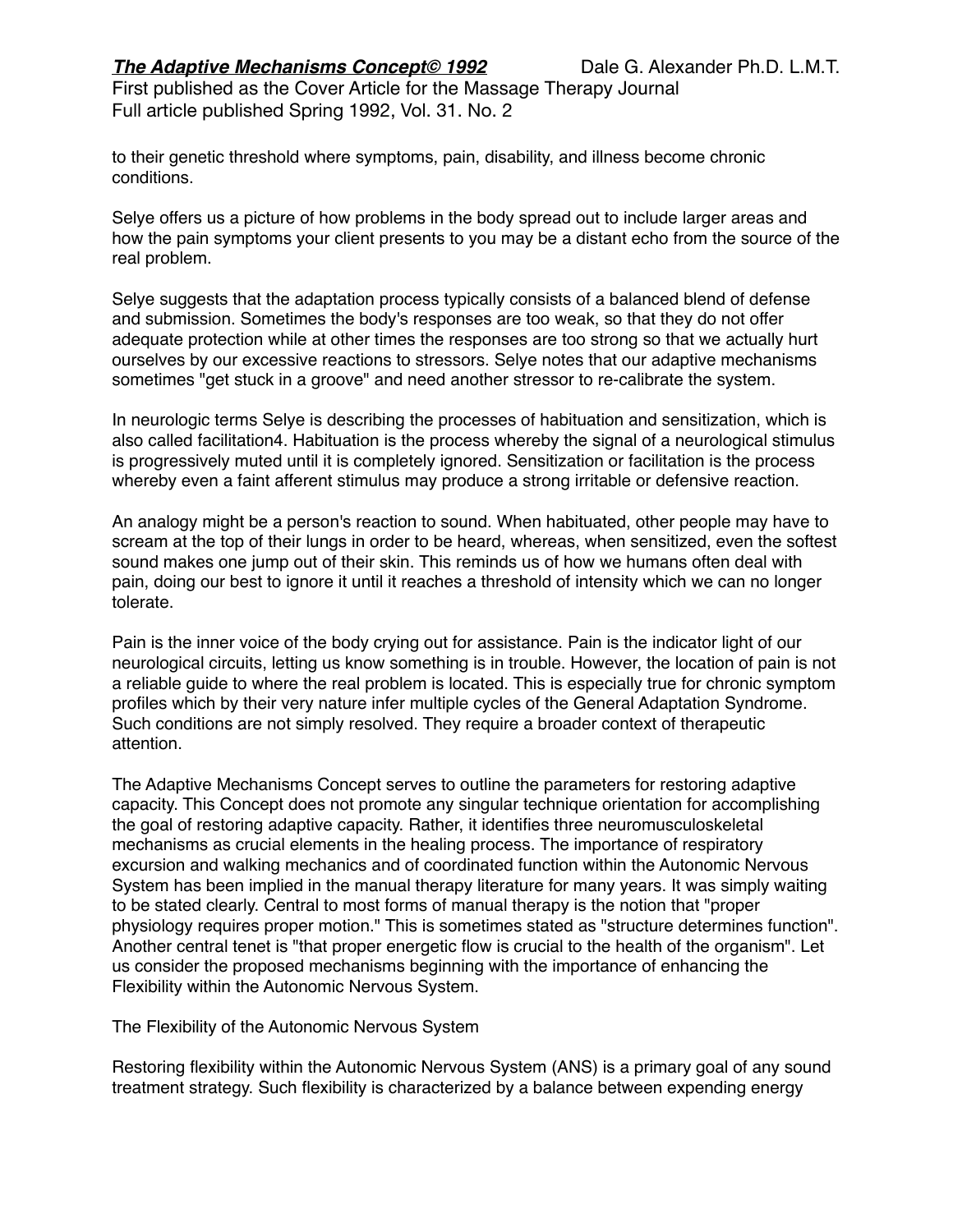reserves, rebuilding these reserves, and the timely elimination of the waste products produced by such activities. In short, a balanced work and rest cycle.

Stress creates the perceived need for a continuous work cycle in the body. It perpetuates an anxious state of readiness, for fight or flight. A good deal of what plagues our clients is their inability to appropriately calibrate their responses to environmental stimuli. This is true even when one has not experienced any trauma, whether physical, emotional, or psychic. It is especially true in the aftermath of highly intense stressful experiences, stressful experiences which come in rapid succession, or those stressful experiences which must be endured a long time. Any of these may precipitate the tendency of the body's adaptive mechanisms to "get stuck in a groove."

The sympathetic division of the ANS is responsible for mobilizing the body's energetic resources and directs blood flow to the skeletal muscles which are activated in anticipation of fight/flight responses. This is the neural division which tends to become sensitized.

The parasympathetic division of the ANS has the job of maintaining internal homeostasis through the absorption of nutrients and the elimination of wastes. It is also in charge of the body's reproductive activities. In sum, the sympathetics defend the body through defense or retreat while the parasympathetics maintain a balanced internal mileau within the body.

Since the sympathetics have a tendency to become" stuck" in their alarm function, such a constant state of readiness for action demands muscular contraction. This wastes the body's energy unnecessarily when real danger is not immediately present. It also contributes to the exhaustion of vital resources. Increased muscular contraction affects the normal adaptive functions of the breath wave and the walking cycle by reducing their biomechanical efficiency and their capacity for distributing bodily fluids. Osteopathic research suggests that hypersympathetic activity is a significant accelerating factor in most degenerative disease states6.

What is critical to comprehend is that, "acting through the nerves, stressors produce adrenaline and acetylcholine which can influence the General Adaptation Syndrome mechanism selectively at any point, without having to go through the endocrine system" 1. These chemicals and the concomitant high levels of sympathetic activity generally depress the function of the intestinal tract and many other physiological activities of the viscera.

Consider the analogy that these two divisions function like a bank account. If energy is withdrawn more often than it is put back in the account will become exhausted. This precipitates the need for the body to borrow resources from other energetic reserves. Once relative balance has again been achieved, an individual may become symptom free in what Selye identified as the Resistance Stage. Eventually, however, the energy which had been borrowed must be redeposited or be drawn yet again from other energetic reserves.

This analogy extends to biomechanical strain as well. Distribution of strain is the principal strategy of how the body copes with stress. Selye's General Adaptation Syndrome helps us to conceive of this at the biochemical level. One process blends into the other. Each may contribute to the degeneration of the other. Structure and function are inextricably woven together.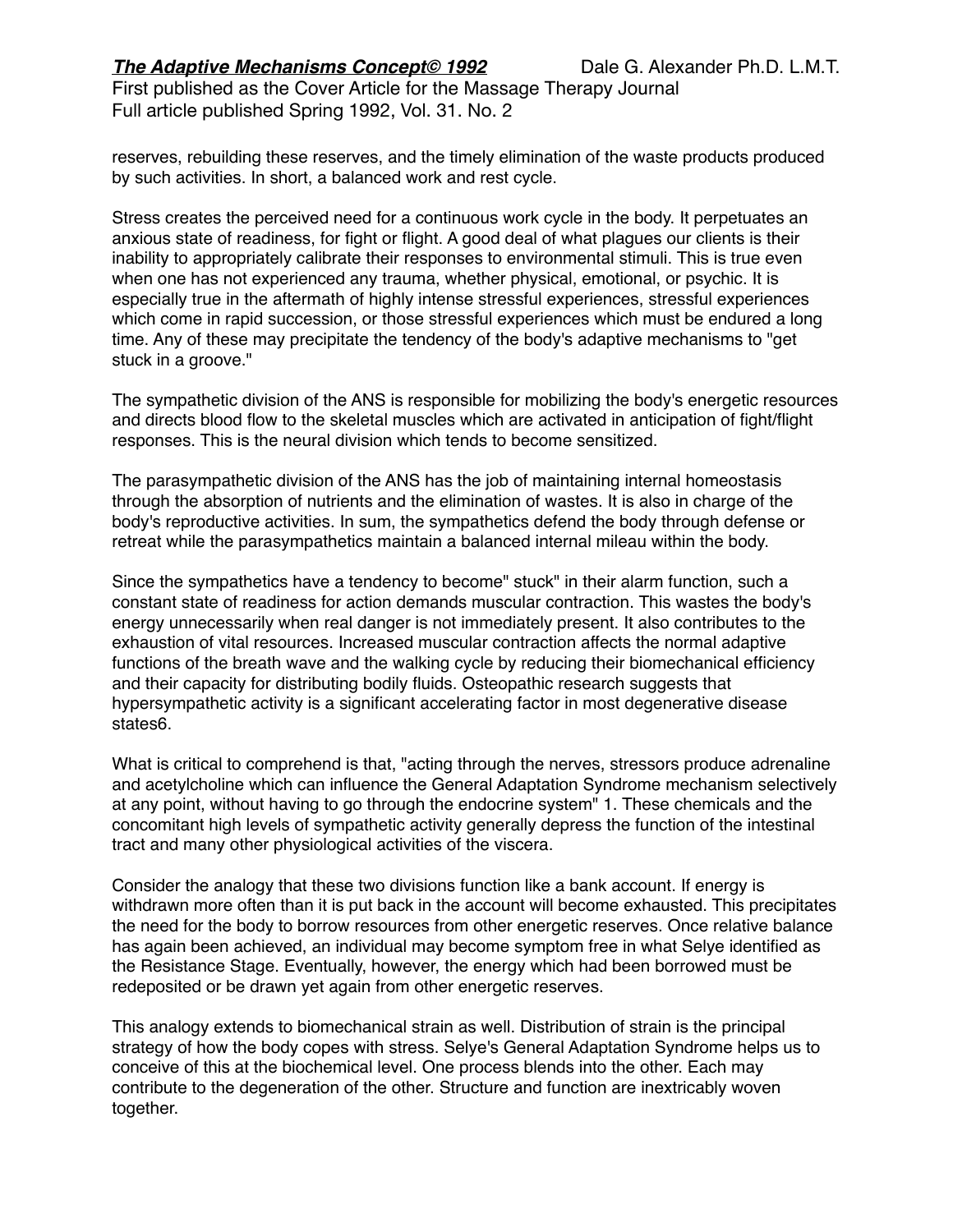The Adaptive Mechanisms Concept encourages manual therapists to orient their therapeutic efforts toward lowering this level of sympathetic hyperactivity and toward encouraging the neural output of the parasympathetic division. Such an orientation enhances the Flexibility of the Autonomic Nervous System and assists in restoring the body's inherent capacity for a more normal work/rest cycle.

## The Breath Wave

Stress alters the body's breathing pattern. If the stress reaction is transitory the body is usually able to normalize its rhythmic wave. If the stressor evokes strong emotions or if the stressor is of a chronic nature the breathing pattern may "get stuck", and become restricted from its full excursion. Trauma, injury, disease, and shock can profoundly alter one's breathing.

The breath wave serves many dimensions of homeostatic function. It is the mechanism through which we inspire oxygen and ventilate carbon dioxide. Its rhythmic movements of inhalation and exhalation create pressure gradients between the cranium, the thorax, the abdomen and the pelvis and within the vascular channels of the venous and lymphatic vessels. Together with the pumping action of gross motor movement the breath wave recirculates these fluids back to the heart and lungs. Its motion aids peristalsis and assists the heart's pumping of arterial blood. In addition, the respirarory diaphragm functions as a synergistic muscle of practically every movement we make. The full excursion of the breath wave is central to our ability to adapt to stress.

Andrew Still, the father of Osteopathic medicine, was probably thinking of the estimated 27,000 breaths we take each day when he stated that the essence of the disease process emanates from two causes, "want of supply and the burden of dead deposits"7.

An issue crucial to every adaptive mechanism is the cost-to-benefit ratio of energy expenditure. If the body has to draw energy from other structures or from its central reserves in order to simply maintain itself, its capacity for effective adaptation is reduced.

This cost-to-benefit ratio applies to the breath wave. The body must expend energy in order to replenish its supply of oxygen. During normal respiration, only 2-3% of the total energy expended by the body is required to energize the breath wave. Ironically, even heavy exercise increases this requirement to only 3-4%8.

Articular, visceral, or myofascial restrictions which inhibit pulmonary excursion either by increasing airway resistance or by increasing the viscosity of the pleura and the chest wall may require significant additional energy expenditure. Airway resistance refers to the energy required to move the air along the respiratory pathways. Viscosity of the pleura and chest wall refers to the energy needed to stretch these normally elastic structures8.

Clearly, various manual therapy approaches such as muscle energy, articular thrust, myofascial release, strain-counterstrain. and massage may assist in re-calibrating the elasticity of these tissues. Again, structure and function are intertwined.

The Walking Cycle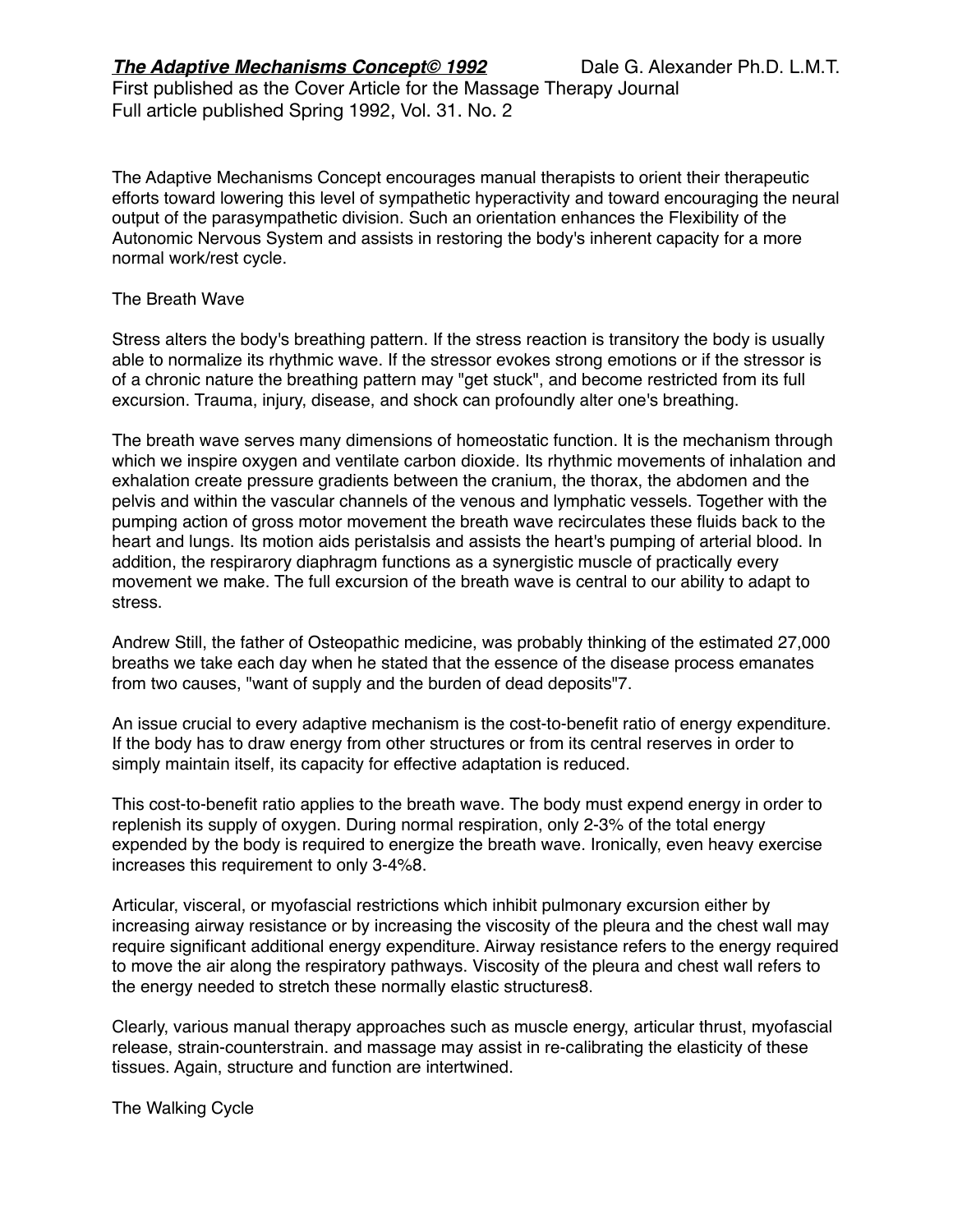Anatomically the adaptive functions of walking and breathing overlap. "Where motion meets breath, the rhythm of one's life is created"9. Metaphorically and literally, the mechanical efficiency of our walking determines our capacity to make progress in the world, to stand our ground, to fight for what we want, or to retreat from harm.

Walking is the foundation of our movement patterns. Because it is one of our most frequent behaviors, any dysfunctions which reduce its energy efficiency places a strain on the body's capacity to adapt.

It has been estimated that restriction of one major joint in the lower extremity can increase the energy expenditure of normal walking by as much as 40 % and, if two major joints are restricted in the same extremity, by as much as 300%10.

Walking involves the constant interaction between loss and recovery of equilibrium in the field of gravity. As upright beings each step displaces one's center of gravity which then must be restored in a coordinated fashion for walking to be energy efficient. This coordination may be influenced by myofascial adhesions, articular dysfunction, inflammation, neurologic habituation or entrapment, vascular congestion, cerebellar difficulties, or inner ear infections.

Traditionally the biomechanics of the pelvis and lower extremity are seen as the primary determinants of gait efficiency. The determinants commonly referred to are: pelvic rotation, pelvic tilt, lateral displacement of the pelvis, knee flexion, dorsiflexion, and internal/external rotation of the foot11.

Any dysfunctions which limit these actions will reduce the efficiency of the walking cycle draining the body of energy which could be expended for other necessary functions or creative pursuits.

However, walking involves a coordination of the entire body. Other factors to consider and to study include the influence of the sacral/occipital relationship12, articular dysfunctions of the thoraco-Iumbar junction, the coordinated movements of the opposite leg and arm in the crosscrawl pattern13, visceralsomatic reflexes14, the influence of habituated reflex patterns of normally voluntary muscles15. vestibular reflexes5. spinal "righting reflexes"8, neck proprioceptors8 and a client's depth perception or clarity of eyesight. Interestingly even after complete destruction of one's vestibular apparatuses and other proprioceptive sources of information an individual can use their visual mechanisms for maintaining equilibrium8.

Treatment of a client's walking cycle is generally most effective when implemented from the hips toward the feet, i.e., proximal to distal. Such an orientation appreciates the more common dysfunctions which affect the neurovascular structures. However, many clients possess a history of traumatic episodes related to their feet, ankles, and/or their lower legs. When this is the case the initiation of treatment efforts may be more effective when begun distally16.

What needs to be understood is that the stress response inherently involves one's choice of two defensive strategies: the choice to fight or run away and the choice to find a way to peacefully coexist or to simply ignore the source of stress3. Regardless of the choice one makes it will involve the physical components of the walking cycle.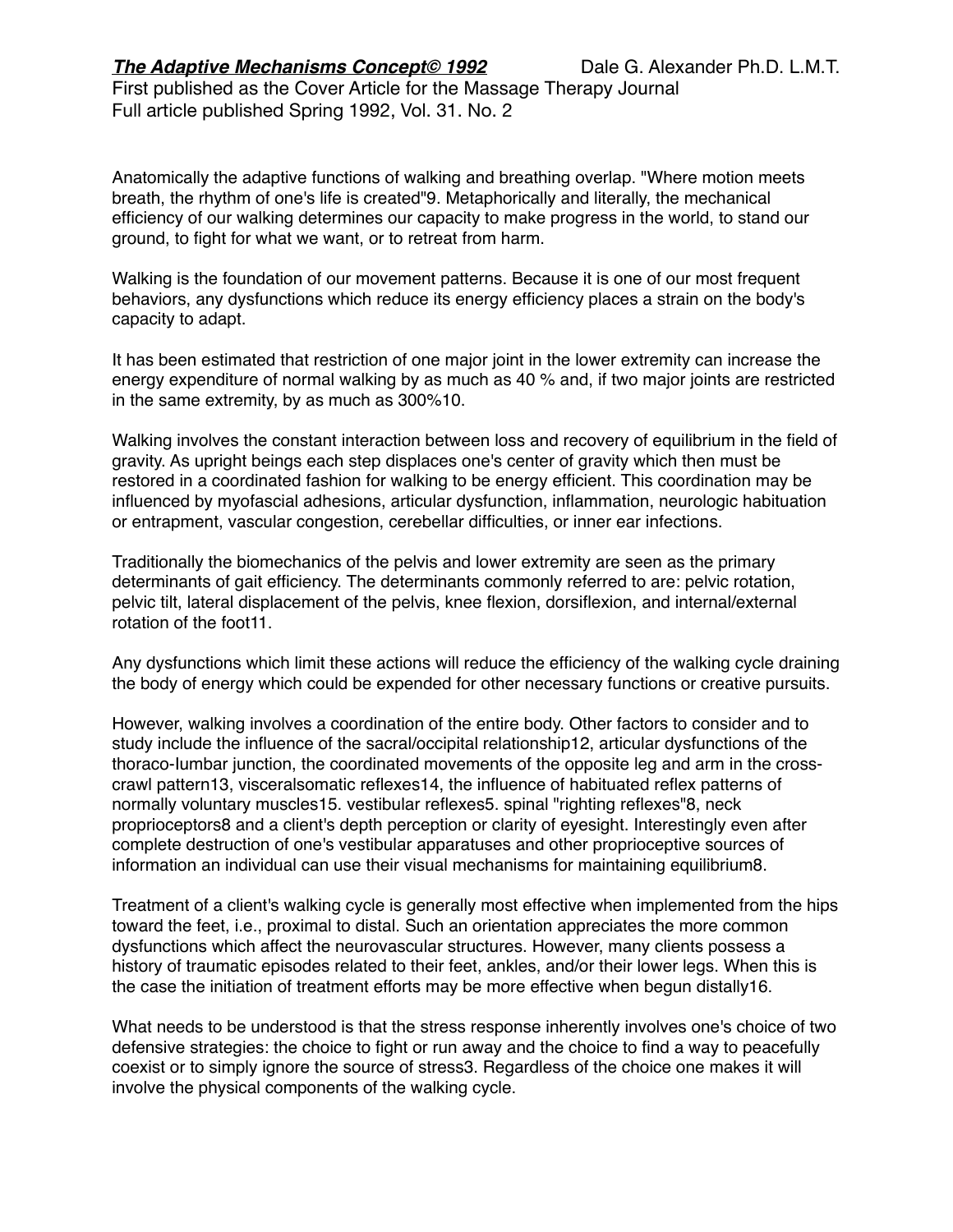The Perceptual Matrix

Selye recognized that what is stressful for one person may not be stressful to another. Therefore, a client's perceptual matrix is an important consideration.

Anatomically, this orients the therapist to the concentration of sensory apparatus within the cranium and to reflex arcs mediated through the brain stem and the spinal cord. Some of these actions are genetically pre-programmed while others have been conditioned by one's life experience17.

Human beings tend to respond strongly to stimuli which even remotely reminds them of emotionally painful experiences18. The irony here is that in our "anticipatory vigilant state" we exponentially exaggerate the wear and tear on our bodies by constantly re-stimulating the sympathetically dominated Alarm Stage of the General Adaptation Syndrome.

Even when we recognize that our defensive strategy is no longer practical or effective, we struggle to re-calibrate our responses. Often an individual's belief system may change, but their behavior does not.This author contends that conditioned reflex arcs as well as the conditioned endocrine cascades which accompany them are in large measure responsible for the inner conflict.

## **Conclusion**

As an endocrinologist, Hans Selye was primarily interested in mapping hormonal relationships involved in the body's biochemical stress reactions. This article describing The Adaptive Mechanisms Concept is a first step toward applying the implications of his research to the broad field of manual therapy.

The author suggests that the goals of most manual therapy approaches can be distilled into a few common goals: 1) identify what's stuck and assist it to begin moving again, and 2) enhance the integrated coordination of the organism.

The three adaptive mechanisms described in this article comprise the primary means by which manual therapy interventions may assist the body to make its self-corrective adjustments. Touch is powerful. When one adds knowledge and intention, the results are even better. Therapeutic attention to normalizing the functioning of the Breath Wave, the Walking Cycle, and the Flexibility of the Autonomic Nervous System will assist each client to better adapt to their individual life stressors and to discover life's purpose and joy.

## References:

- 1) Hans Selye, MD, The Stress of Life, McGraw-Hili, 1976
- 2) Stanley Keleman, Patterns of Distress, Center Press, 1989
- 3) Hans Selye, MD, Stress Without Distress, Signet Books, 1974